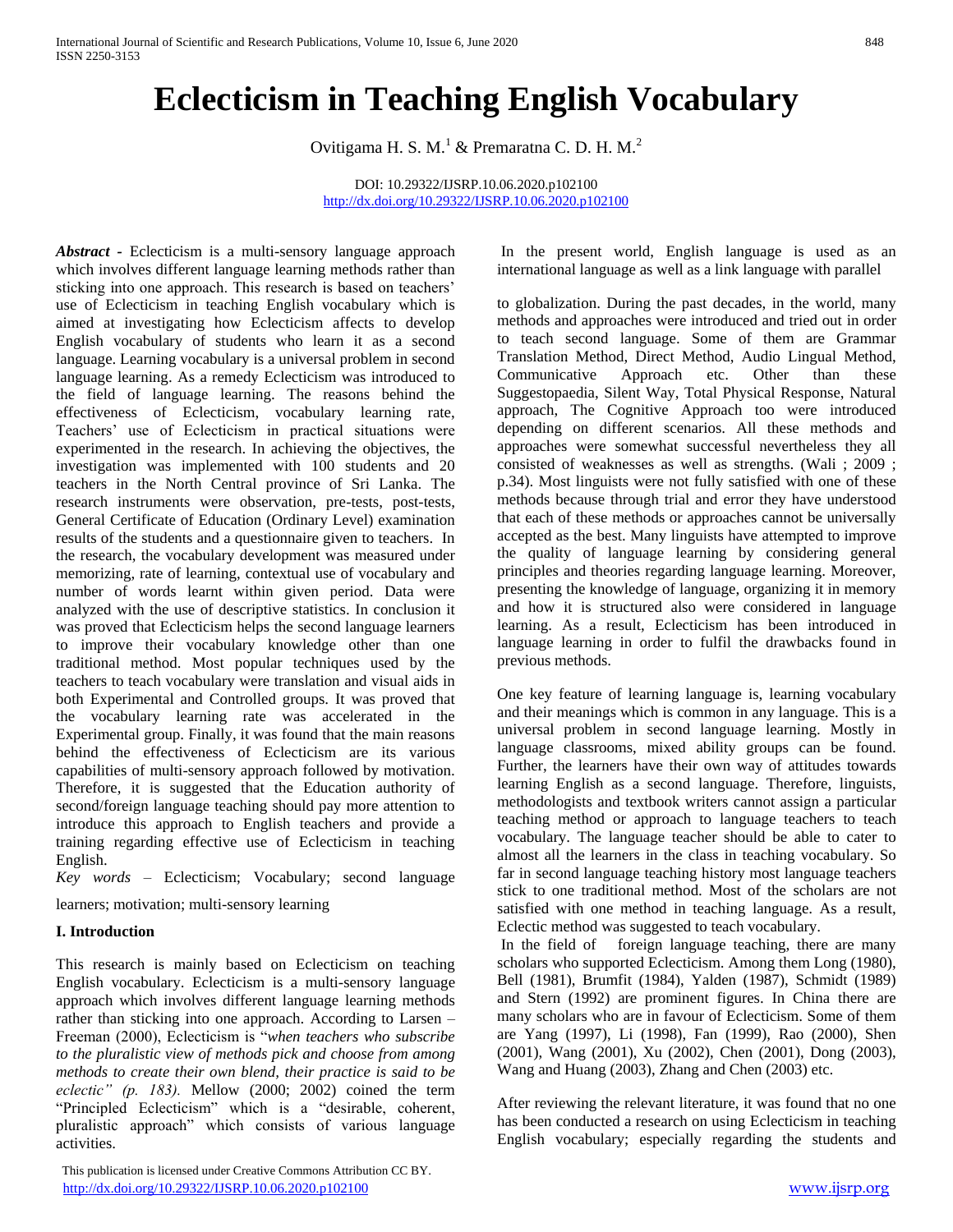teachers in North Central province of Sri Lanka. As a result, it was decided to conduct a research on Eclecticism on teaching vocabulary in North central province.

In this research the aim was to investigate how Eclecticism affects to develop vocabulary of students learning English as a second language. Other than that, providing a rationale for employing Eclecticism in teaching vocabulary for learners who learn English as a second language and investigating whether teachers use Eclecticism in teaching vocabulary are subordinate aims in this research.

Through the research, it was expected to find out the attitudes of English teachers regarding Eclecticism. Moreover, introducing an efficient method to teach English vocabulary, identifying the reasons behind the effectiveness of Eclecticism regarding teaching vocabulary and finding the language development rate of the Experimental group vs Controlled group are other objectives of this research.

# **II. Research Elaboration**

## A. Participants of the study -

In this research 100 Grade 10 students and 20 teachers were taken as the research sample. They are from North Central Province of Sri Lanka ; 50 students and 10 teachers from Anuradhapura district and another 50 students and 10 teachers from Polonnaruwa district made the Experimental group and the Controlled group. In selecting 100 students systematic random sampling has been utilized.

## B. Research Instruments -

The research is a kind of contrastive analysis and investigation on how effective Eclecticism is in teaching English vocabulary. Primary data were collected from pre-test, post-test, General Certificate of Education (Ordinary Level) examination administered to students. Some other data were collected from lesson observation and questionnaire given to the teachers in North Central province, Sri Lanka. Lessons were observed under a criterion. Especially the techniques that the teachers have used under each method were taken into consideration. Descriptive statistics was used to analyse data. Secondary data were gathered from books, journals, research papers and reports and web sites.

# C. Theoretical background used to analyse data –

Definitions of Eclecticism and Principled Eclecticism, Learning theories and Language acquisition theories have been brought out to discuss the collected data and the results. Under Learning theories Behaviourism, Cognitivism and Constructivism are brought out to discuss analysed data. According to Behaviourism, learner's behaviour is changed or developed by conditioning. Bahaviourists presented two types of conditioning. Classical conditioning theory put forward by 2Ivan Pavlov (1902) explained it through the behaviour of a dog and he promoted involuntary behaviour in his theory. Operant conditioning theory presented by B.F. Skinner (1948) explained it using a rat in his experiment and he has given the significance to voluntary actions. Cognitivism by Ulric (Dick) Neisser (1967) includes an information processing model and the cause for the learning procedure is a brain process. It

 This publication is licensed under Creative Commons Attribution CC BY. <http://dx.doi.org/10.29322/IJSRP.10.06.2020.p102100> [www.ijsrp.org](http://ijsrp.org/)

includes short term memory and long term memory. Thus, the brain process includes transferring the knowledge from short term memory to long term memory. Constructivism was brought out by Jerome Burner, Vygotsky, Piaget and John Dewy (1960) and they highlight constructing new knowledge with the help of learner's prior experience. Learner autonomy is promoted in constructivism.

The theories of motivation were discussed related to the analysed data in order to show the motivation promoted by Eclecticism. A psychologist called Maslow (1943) has presented a hierarchical order of the needs of the people through Maslow theory. ERG theory by Alderfer (1969 ) too presented a hierarchical order. There were three categories as growth needs, relatedness needs and existence needs. According to Acquired Theory by Mc Clellan (1961), individuals acquire some needs as a result of life experience. Cognitive Evaluation theory by Deci and Ryan (2007) includes two types of motivation which are Extrinsic and Intrinsic Motivation. Two factor theory by Herzberg (1959) introduces two factors which influence on motivation; hygiene factor and motivators.

Equity Theory by John Stacey Adams (1963) explains how a person is not motivated by only reward but he/she compares it with others rewards and efforts. Reinforcement Theory by Frederic Skinner (1957) promotes voluntary behaviour which comes under operant condition theory. Expectancy Theory by Victor H. Vroom (1964) is a combination of all the theories of motivation.

Under the theories of memory Short term memory, long term memory, Information processing theory and Level processing theory are discussed in relation to final results. Decay theory, Interference theory, Retrieval failure theory and Motivated forgetting theory are discussed under Forgetting theory and final results are rationalized by them. Information processing theory by Richard Atkinson and Richard Shiffrin (1968) state that it functions very much like a digital computer. According to Level processing theory by Robert S. Lockhart and Fergus I.M. Craik (1972), there are different levels of analysis which work on incoming information. One gets a better memory, when the analysis becomes deeper.

Decay theory by Edward Thorndike (1914) reflects, that the memory fades with time unless it is reactivated by being used again. Interference theory by Mc Geoch (1954) mentions that other memories interfere with remembering. Motivated forgetting theory by Sigmund Freud (1915) presents that humans tend to forget unpleasant or threatening incidents. According to Retrieval failure theory by Ellie Powell (1982), information memory is distorted in the process of recalling. But still the information is stored although it is not accessible. The reason behind inaccessibility is the absence of retrieval cues.

Analysed data are brought out in relation to Learning styles, Multisensory learning techniques, Different techniques of teaching vocabulary and Linguistic theories on second language acquisition given below.

Comprehensible Input hypothesis by Krashen (1982) provides a sort of challenge to the learner. This notion was presented as "i  $+ 1$ ". It brings out that if one is provided input with "i  $+ 1$ ",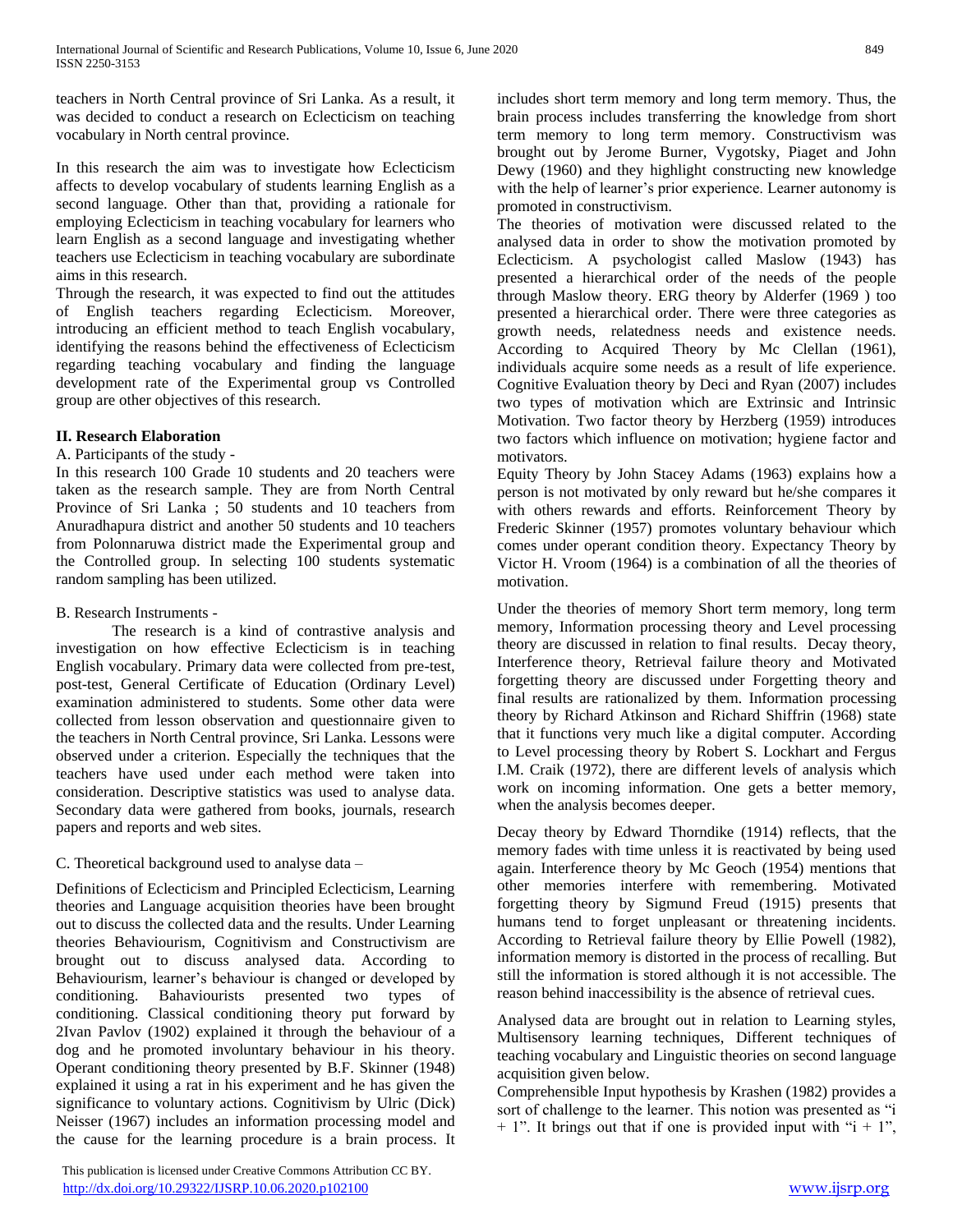he/she masters the language with a progress. Affective Filter Hypothesis by Krashen (1982) refers to a barrier which prevents the learner using input available in the environment. Comprehensible Output Hypothesis developed by [Merrill](http://en.wikipedia.org/wiki/Merrill_Swain)  [Swain](http://en.wikipedia.org/wiki/Merrill_Swain) (2005) emphasizes that language production or output pushes the learner's progress of the target language. The Noticing Hypothesis by [Richard Schmidt](http://en.wikipedia.org/wiki/Richard_Schmidt_(linguist)) (1990) accentuates that learners' attention and noticing of the target language is very significant on target language input.

Interactionism by socio cultural perspective by Vygotsky states that language development occurs due to social interactionism. Further Interaction Hypothesis by [Michael Long](http://en.wikipedia.org/wiki/Michael_Long_(academic)) (1996 paper) brings out that both the individual as well as his/her environment influence on each other. All the above mentioned theories were used to interpret analysed data.

#### **III. Results/ Findings**

#### a) Preliminary data analysis -

The preliminary data analysis was done using tables, pie charts and bar graphs. In Table 1 and Table 2, the gaps of the marks of the pre-test and the post-test of the Experimental group and the Controlled group are categorized and presented respectively. The same categorized percentages are exhibited in pie chart 1 and pie chart 2.

# **Table 1: The gaps of the marks between the pre-test and the post-test; Experimental Group**

| Gap is more<br>than | Gap is<br>between | Gap is<br>between | Gap is $0/$<br>below 0 |
|---------------------|-------------------|-------------------|------------------------|
| 10 marks            | 5 and 10          | 1 and 5           |                        |
| 22                  |                   | 15                | 02                     |
| A A 04              | 22%               | 30%               | 04%                    |

#### **Table 2: The gaps of the marks between the pre-test and the post-test; Controlled Group**

| Gap is more<br>than<br>10 marks | Gap is<br>between<br>5 and 10 | Gap is<br>between<br>1 and 5 | Gap is $0/$<br>below <sub>0</sub> |  |
|---------------------------------|-------------------------------|------------------------------|-----------------------------------|--|
| 05                              | 16                            | 34                           |                                   |  |
| 0%                              | 2%                            | 58%                          | 0%                                |  |

**Pie chart 1: Experimental group - The gaps of the marks between the pre-test and the post-test**







In the Experimental group 22 students (44%) had more than 10 mark gap between the pre-test and the post-test. In the Controlled group it is 05 (10%). These numbers are powerful indications of the development took place during the period between the pre-test and the post-test. With comparison of the Controlled group, the Experimental group displays an advancement. On the other hand, in the Experimental group the category "more than 10" reports the biggest number with comparison to other categories in the same group. In the Experimental group the category of the gap between 5 and 10 presents only 11(22%) students while the category between 1 and 5 shows 15 (30%) students. There are 2 (4%) students who do not show any development. They have obtained the same mark at the pre-test as well as the post-test.

On contrary, in the Controlled group the category of "gap between 5 and 10" displays 06 students (12%), while the category between 1 and 5 indicates 34 students (68%). There were 05 (10%) students under the category of "zero / below zero". In the Controlled group, the category "gap between 1 and 5" displays a large number of students which is 34 (68%). As the category between "1-5" marks, does not show a steep advancement, this number (34 or 68%) indicates the amount of vocabulary development undergone by the Controlled group. It is not an advanced development.

Pie charts 3 and 4 stand for the percentages which display the progress made by students at their \*G.C.E. (O/L) examination. Pie charts 3 and 4 represent the performance of Experimental group and the Controlled group respectively.

# **Pie chart 3: Performance of the students at their G.C.E. (O/L) examination; Experimental group**

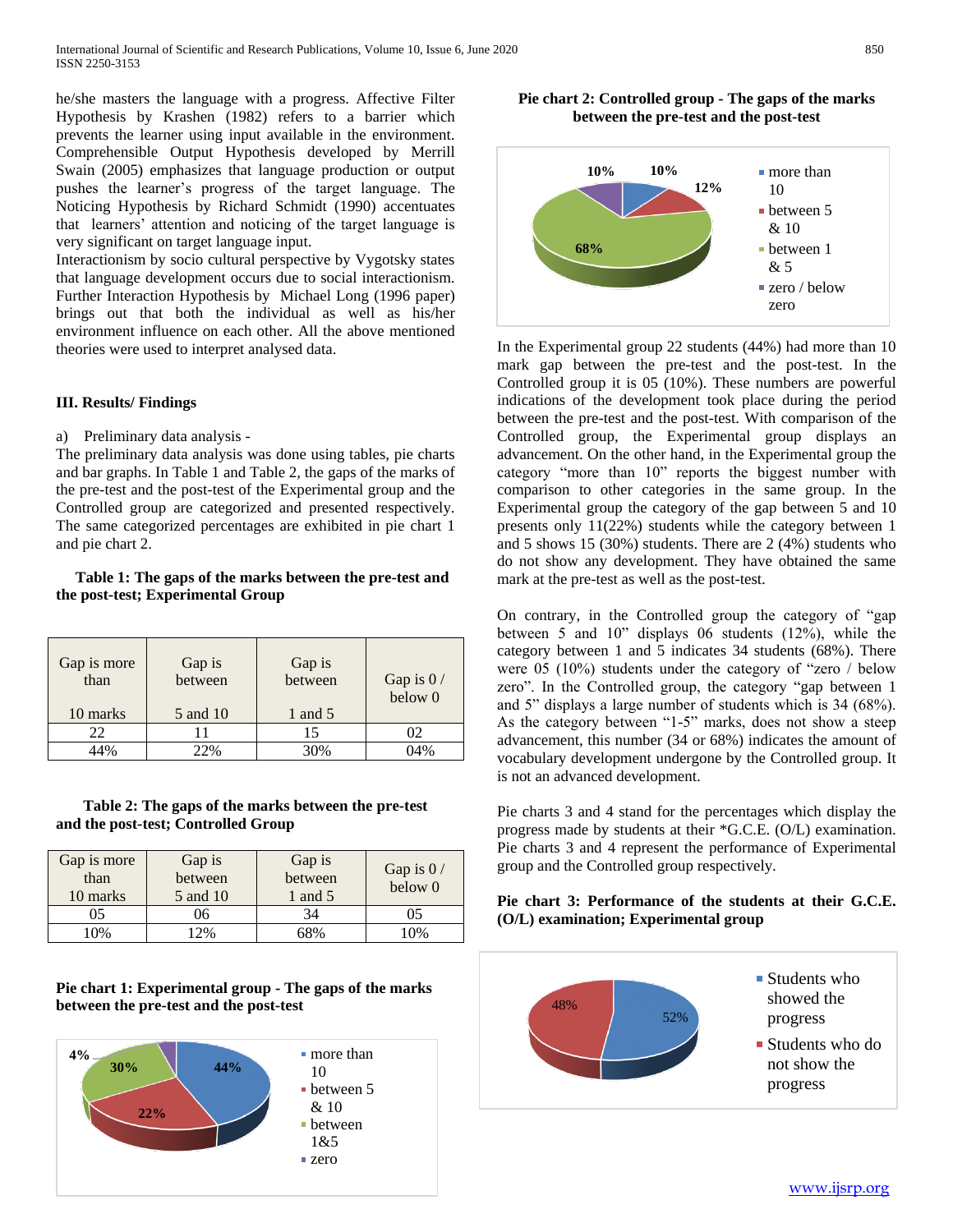# **Pie chart 4: Performance of the students at their G.C.E. (O/L) examination; Controlled group**



In both groups most of the students were able to achieve more marks in the post-test than the pre-test. In the Experimental group, very distinctively the students were able to maintain the progress they achieved at the post-test up to O/L s. It was found that using one or two traditional methods too are somewhat effective in teaching vocabulary. But most of them were not able to maintain their progress in a long run. Therefore, in O/Ls some students in the Controlled group have not achieved good grades.

When the marks of pre-test and post-test are observed, the Experimental group shows a distinctive gap in the post-test which is continued up to the G.C.E. (O/L) examination. Therefore, their vocabulary learning ability has been accelerated. In the Controlled group too, most of the post-test marks are higher than the pre-test marks except few figures. Further their gaps between pre-test and post-test are not that much distinctive. These figures indicate a slight progress in vocabulary learning.

b) Analysis of data using Descriptive Statistics -

Under Descriptive Statistics, Central Tendency and Dispersion were calculated separately for each school. Mean, Median and Mode were calculated in order to find Central Tendency and Variance and Standard Deviation were calculated to find the Dispersion. The Formula 1 and Formula 2 were used to calculate Central Tendency and Dispersion respectively.

Formula 1:

Mean =  $\sum$  r i / n

Formula 2

$$
SD = \sqrt{\frac{\sum (r_i - r_{avg})^2}{n - 1}}
$$

r avg = arithmetic Mean

- $n =$  number of observations in the data set
- $\Sigma$  = Sum

When the Standard Deviation values are considered in the pretest of the Experimental group, there are 6 values below10 and 3 values below 5 respectively. In the post-test 7 values are below 10 and 5 values are below 5. Therefore, when it comes to the post-test, number of Standard Deviation values below 10 and 5 have increased. Moreover, the values of Standard Deviation in the post-test are lower than Standard Deviation values in the pre-test. When these Standard Deviation values are observed, it is clear that there is a progress in the post-test marks because almost all the students were able to reach the same standard in the post-test.

On contrary, in the Controlled group, there are five Standard Deviation values below 10 and there is only one Standard Deviation value below 5 in the pre-test. In the post-test there are four Standard Deviation values below 10 and there are no Standard Deviation values below 5. When Standard Deviation values are observed, the Controlled group does not show a peculiar development in the post-test.

When Central Tendency values of Experimental group are considered, there is a considerable gap between the values of pre-test and the post-test. Therefore, it reflects a clear-cut progress. On the other hand, in the Controlled group, when Central Tendency values are considered there is not that much gap between the pre-test and the post-test like in the Experimental group. Therefore, it is evident that Experimental group which is applied with Eclecticism brings out better results.

# c) Analysis of Lesson observation

The analysis of lesson observation has been done in both groups according to a prepared criterion which is displayed in table 3. The bar graph 1 exhibits the comparison of gaps between mostly used technique and other techniques in the Experimental group and the Controlled group. In both groups mostly used technique to teach vocabulary is "Translation".

\* G.C.E.(O/L) Examination - General Certificate of Education (Ordinary Level) Examination

 $SD = Standard Deviation$ 

 $\vec{r}$  = one observation in the data set

 This publication is licensed under Creative Commons Attribution CC BY. <http://dx.doi.org/10.29322/IJSRP.10.06.2020.p102100> [www.ijsrp.org](http://ijsrp.org/)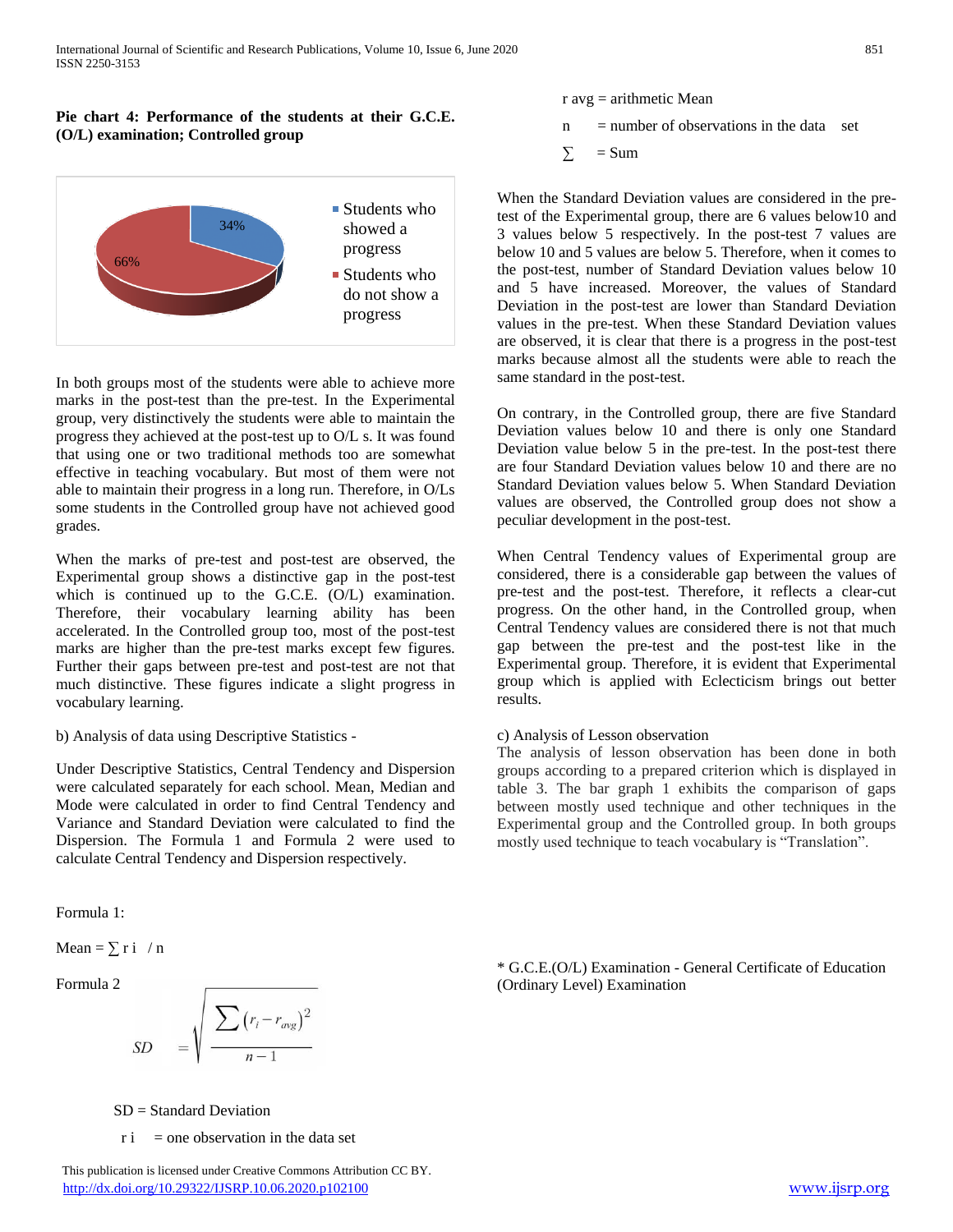# **Table 3: Techniques used by teachers under different methodology**

| Methodology                                                                                                                                     | Technique used<br>by the teacher | Frequency |
|-------------------------------------------------------------------------------------------------------------------------------------------------|----------------------------------|-----------|
| Communicative<br>Approach/<br><b>Computer Assisted</b><br>Language<br>Learning/Silent<br>Way/Cognitive<br>Approach                              | <b>Visuals</b>                   |           |
| <b>Total Physical</b><br>Response/<br>Suggestopedia/<br>Silent Way/Natural<br>Approach                                                          | Mime and Gesture                 |           |
| Direct Method/<br>Communicative<br>Approach/Silent<br>Way/Cognitive<br>Approach/Natural<br>Approach                                             | Realia                           |           |
| Communicative<br>Approach/Natural<br>Approach/<br>Suggestopedia/<br>Silent Way                                                                  | Situation                        |           |
| Direct Method/<br>Cognitive<br>Approach/<br><b>Computer Assisted</b><br>Language Learning                                                       | Example                          |           |
| Direct Method/<br>Cognitive Approach                                                                                                            | Synonym/Antonym                  |           |
| Grammar<br><b>Translation Method</b>                                                                                                            | Translation                      |           |
| Audio Lingual<br>Method/Direct<br>Method/<br>Communicative<br>Approach/<br>Suggestopedia/<br><b>Audio Lingual</b><br>Method/Natural<br>Approach | Teacher's eliciting<br>questions |           |
| <b>Computer Assisted</b><br>Language Learning                                                                                                   | Technology                       |           |
| Communicative<br>Approach/<br>Communicative<br>Approach/Natural<br>Approach/Cognitive<br>Approach                                               | Noticing/Guessing                |           |

## **Graph 1: Comparison of gaps between mostly used technique and other techniques; Experimental group and Controlled group**



According to the analysis, it was found that mostly used technique by the teachers in both groups was "Translation". The second popular technique in both groups was visuals. The teachers in the Controlled group have utilized the technique of "Translation" more than that of the teachers in the Experimental group. Then the analysis of the questionnaire from the English teachers has been brought out. Due to the analysis, it was clear that the teachers in the Experimental group were more aware of "Eclecticism" than the teachers in the Controlled

group.

d) i. The analysis of the teachers in the Experimental group Table 4 displays the class category, experience, educational qualifications, professional qualifications of the teachers in Experimental group. Further, the number of methods knew and number of techniques used by teachers also are presented.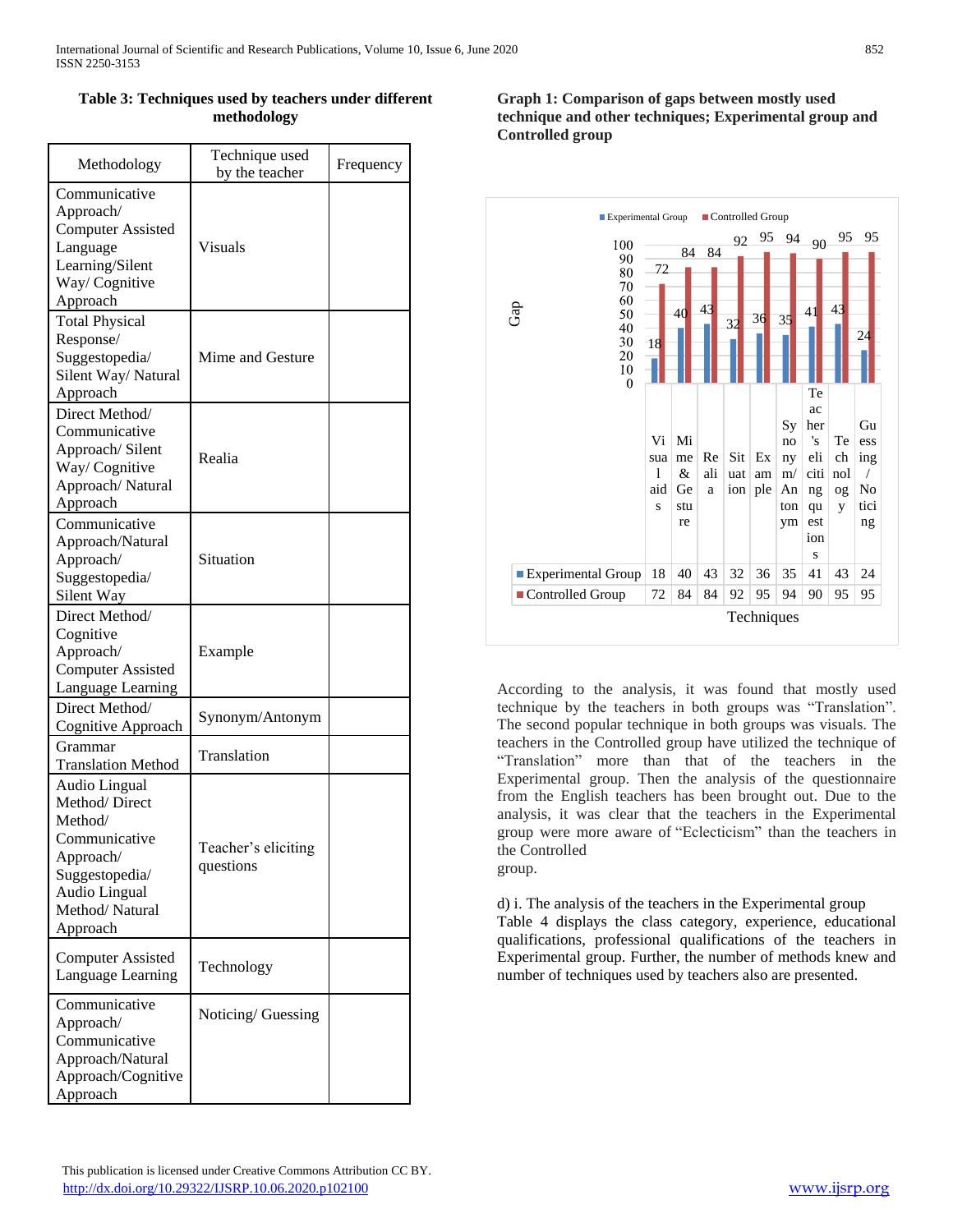| Teacher  |                |                |          |                | No. of | No. of |
|----------|----------------|----------------|----------|----------------|--------|--------|
| s in the | C <sub>1</sub> | Exper          | Educati  | Professi       | Method | Techni |
| experi   | as             | ience          | onal     | onal           | s knew | que    |
| mental   | se             | (years)        | Qualific | Oualifi        |        | used   |
| group    | S              |                | ations   | cations        |        |        |
| Tr. 1    | S              | 2              | Degree   |                | 5/6    | 10     |
| Tr. 2    | E              | 2              | in Eng.  | <b>HND</b>     | 5/6    | 10     |
| Tr. 3    | C              | $\overline{2}$ | Medium   |                | 5/6    | 10     |
|          | O              |                | subjects |                |        |        |
| Tr.4     | N              | 2              |          |                | 5/6    | 10     |
| Tr. 5    | D              | 2              |          | <b>Nationa</b> | 5/6    | 10     |
| Tr. 6    | A              | $\overline{2}$ |          |                | 5/6    | 10     |
| Tr. 7    | R              | 6              | A/L      | Diplom         | 5/6    | 10     |
| Tr. 8    | y              | 6              |          | a              | 5/6    | 10     |
| Tr. 9    |                | 6              |          |                | 5/6    | 10     |
| Tr.10    |                | 23             |          | <b>DELIC</b>   | 5/6    | 10     |

# **Table 4: Answers for teachers' questionnaire in the Experimental Group**

In the questionnaire ten methods of second language teaching were presented to check whether teachers are aware of them. In the Experimental group, the teachers were aware of at least 5 methods. The awareness of methods ranges between 5 and 10.

#### **Table 5: Teachers' responses to the given ideas in the Experimental group-**

Teachers' responses to the given ideas in the Experimental group are presented in Table 5.

| Ideas                                                                                          | Agree                                    | disagree | Uncertain |
|------------------------------------------------------------------------------------------------|------------------------------------------|----------|-----------|
| No single language<br>teaching method proves to<br>meet all the teaching and<br>learning needs | A11                                      |          |           |
| Combination of many<br>methods caters to all the<br>students                                   | A11                                      |          |           |
| Teachers have to use<br>variety of techniques to<br>teach vocabulary                           | A11                                      |          |           |
|                                                                                                |                                          |          |           |
| Teaching vocabulary is an<br>important part in language<br>learning                            | A11<br>accepted                          |          |           |
|                                                                                                |                                          |          |           |
| How do your students<br>welcome different types of<br>techniques in teaching<br>vocabulary     | A11<br>positive                          |          |           |
|                                                                                                |                                          |          |           |
| Do you think that teaching<br>vocabulary is an important<br>part in language learning?         | A11<br>Yes                               |          |           |
| What is more practical in                                                                      | All -Vocabulary should be taught         |          |           |
| teaching vocabulary?                                                                           | in context.                              |          |           |
| Language learning includes                                                                     | $All - Both learning$ and<br>acquisition |          |           |

| Have you learnt about      | 07 stated that they are aware of |  |  |  |
|----------------------------|----------------------------------|--|--|--|
| different learning styles? | learning styles                  |  |  |  |

In the Experimental group, the teachers were using these methods (the methods mentioned in the observation sheet) to teach vocabulary. All of them have mentioned that they use 5 or 6 methods to teach vocabulary. Almost all the teachers have mentioned that they use all the techniques to teach vocabulary. Only a few mentioned 7 or 8 out of 10 techniques.

All the teachers have agreed with the idea "No single language teaching method proves to meet all the teaching and learning needs." In addition, all agreed with the idea which is "Combination of many methods caters to all the students". All the teachers accepted the idea, that teachers have to use variety of techniques to teach vocabulary. The teachers have selected different techniques to mention the mostly used technique to introduce vocabulary in practical situations. There was not one popular technique. Further all the teachers have stated different types of techniques in teaching vocabulary. Moreover, all the teachers have accepted that teaching vocabulary is an important part in language learning. They have reasoned out their answers in different ways. Some stated that it is a basic part in a language and linked to all the other skills in a language. Some others have mentioned, even without grammar, people can convey a message using vocabulary.

Some have stated that it is a central part of a language. "A language cannot be functioned without vocabulary" is the idea of certain teachers. All the teachers agreed with the idea of teaching vocabulary in context other than in isolation. As reasons many have stated that guessing is a good technique in learning vocabulary and with the help of the other known words in a passage the learners will be able to guess the meaning of the unknown word. Certain teachers have mentioned that the learners can select the most appropriate meaning for the word from the given multiple meanings in a dictionary. All the teachers accepted the idea of second language learning includes both learning and acquisition. Out of 10 teachers, 7 have stated that they are aware of different learning styles. They were not much aware of all the learning styles but knew some of them. The learning styles commonly known were visual, auditory and kinaesthetic styles.

#### ii. The analysis of the teachers in the Controlled group

Table 5 displays the class category, experience, educational qualifications, professional qualifications of the teachers in Controlled group. Further, the number of methods knew and number of techniques used by teachers also are presented.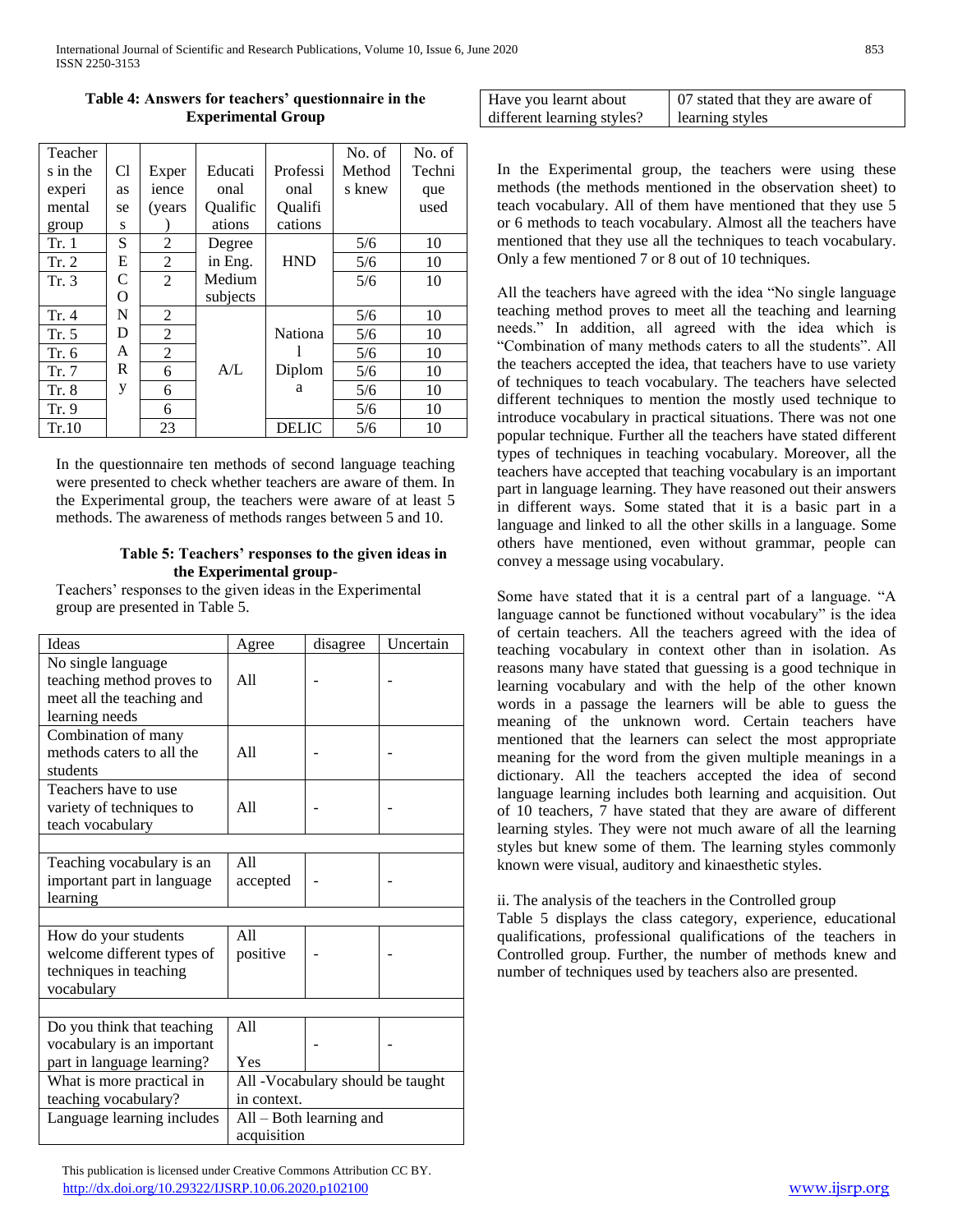| Teach  |              |       | Educa   | Profess       | No. of  | No. of |
|--------|--------------|-------|---------|---------------|---------|--------|
| ers in | Cl           | Expe  | tional  | ional         | Methods | Techni |
| the    | as           | rienc | Quali   | Qualifi       | knew    | que    |
| contro | se           | e     | ficati  | cations       |         | used   |
| lled   | S            | (year | ons     |               |         |        |
| group  |              | s)    |         |               |         |        |
| Tr. 1  |              | 3     | Degre   |               | 4/5     | Few    |
| Tr. 2  |              | 3     | in<br>e |               | 4/5     | Few    |
| Tr. 3  |              | 3     | Eng.    |               | 4/5     | Few    |
| Tr. 4  | S            | 3     | Medi    |               | 4/5     | Few    |
|        | E            |       | um      |               |         |        |
|        | $\mathsf{C}$ |       | subje   |               |         |        |
|        | O            |       | cts     |               |         |        |
| Tr. 5  | $\mathbf N$  | 3     |         |               | 4/5     | Few    |
| Tr. 6  | D            | 3     | A/L     | <b>Nation</b> | 4/5     | Few    |
| Tr. 7  | A            | 3     |         | al            | 4/5     | Few    |
|        | R            |       |         | Diplo         |         |        |
|        |              |       |         | ma            |         |        |
| Tr. 8  | у            | 5     |         |               | 4/5     | Few    |
| Tr. 9  |              | 5     | A/L     | <b>HND</b>    | 4/5     | Few    |
| Tr.10  |              | 5     |         |               | 4/5     | Few    |

**Table 6: Answers for teachers' questionnaire in the Controlled Group**

When checking about the awareness of the second language teaching methods, almost all the teachers were aware of 4 or 5 methods but not all. Although they were aware of at least 4 or 5 methods, they have mentioned that they were not using these methods much in teaching vocabulary. Further, they have stated that they do not use all the techniques to teach vocabulary, but only a few. According to them Translation method was very popular among teachers as they feel it is the easiest, time saving one. It is evident when the observation sheets are examined. ((Teachers' ideas regarding Eclecticism were same as the Experimental group, Table 6)

#### **IV. Discussion**

When the results of pre-test and post-test of Experimental and Controlled groups are compared, the Experimental group indicates better results although both groups show a development in the post-test. It was revealed that Eclecticism has become more successful as it functions as a multisensory approach. The main reason behind the effectiveness of Eclecticism found is its ability to cater to all the senses of the learners at the same time.

It is important to impart knowledge regarding Eclecticism to English teachers and provide a proper training of application of it in second language classroom in Sri Lanka. The training sessions should include introducing new technology which will need in the 21st century. Furthermore, constant update of the training sessions is a must to make the teachers to face the rapid changing world. Teachers should be equipped with discovering novel ways of creative teaching and designing interesting vocabulary activities.

Further, in pragmatic situation, two types of Eclecticism can be suggested as simple and complex. Teachers can start with simple Eclecticism with the blend of two three methods and can

 This publication is licensed under Creative Commons Attribution CC BY. <http://dx.doi.org/10.29322/IJSRP.10.06.2020.p102100> [www.ijsrp.org](http://ijsrp.org/)

extend it to complex Eclecticism which involves more than five techniques.

When Eclecticism was applied with the learners it was evident that this approach was able to cater to the problems of individual differences. This method is a successful solution to less attractive learning atmosphere. The teachers get an opportunity to be creative and make the teaching process more varied and interesting. Teachers can create their own novel methods by mixing many methods in a coherent and principled manner. Finally, these will lead to Principled Eclecticism. Moreover, the teachers have the flexibility to use any suitable method to teach vocabulary. Eclecticism helps in breaking the monotony and inspire students to experience different techniques in learning vocabulary. Further the different teaching aids help the students to understand the meanings of the vocabulary better and it provides confidence to the learner. It was observed that the students enjoyed the lessons and paid

their full attention to the lessons when they were taught using Eclecticism. Students learnt to think and answer under Eclecticism. This again supported to develop learner's power of reasoning. It was prominent in using the techniques of guessing, noticing and miming. As students become more attentive during lesson hours, Eclecticism promotes class control too.

# **v. Conclusion**

The final findings of the research are presented in this section. It was found that Eclecticism supported to develop vocabulary knowledge of students learning English as a second language. Further, all the students who have different learning styles were catered by Eclecticism. The learners were highly motivated as Eclecticism is a multisensory approach.

Most of the English teachers in the North Central Province have not used Eclecticism to teach vocabulary but they have a positive attitude towards Eclecticism. The language development rate of the students was accelerated when they were applied with Eclecticism to teach vocabulary. Eclecticism breaks the monotony and inspires students to experience different techniques in learning vocabulary. Different teaching aids used in Eclectic method, provides the learner a better understanding. It saves the time of the teacher as well as the learner. The learners become confident. Eclecticism provides an opportunity to the teacher to adapt and mould the methods in a given context. Teachers learn to make maximum use of available teaching materials and aids. Multiple tasks such as high interaction, lively learning and quick results with great confidence are resulted by Eclecticism. Eclecticism promotes class control. It was found that the most popular technique of teaching vocabulary in both groups was "translation". The second popular technique was "visual aids". Eclecticism paves the way to make comprehensive input in low anxiety situations. Eclecticism helps the learners to develop their long term memory. Pluralistic, coherent and desirable features of Principled Eclecticism consolidate the prior knowledge of the learner. Since Eclecticism is found as a multisensory approach, it can be successfully used to teach vocabulary to children with Autism and Dyslexia. Eclecticism helps to promote the creativity of English teachers. Through this research, it was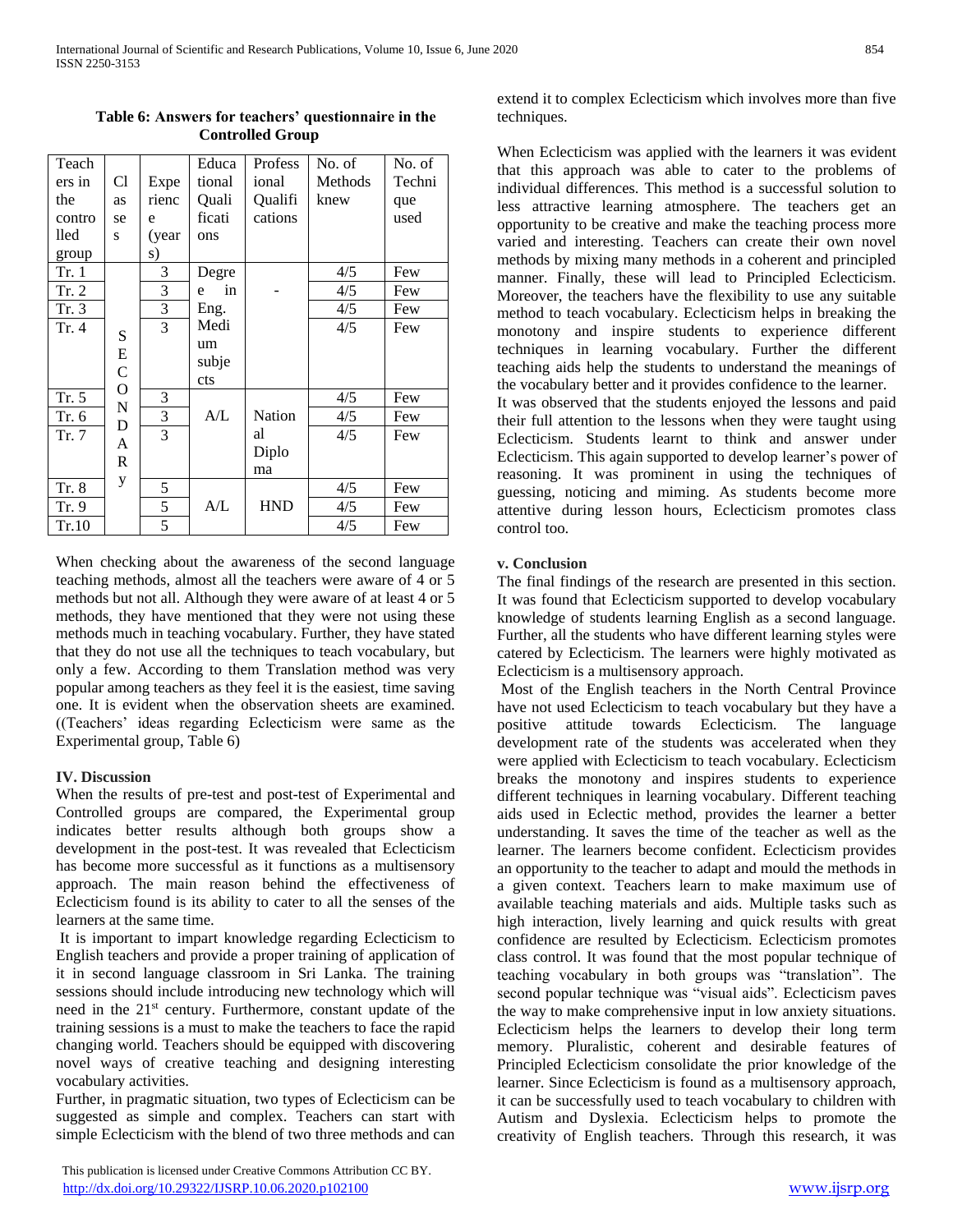empirically proved that the teachers who used Eclecticism to teach vocabulary have brought out better results.

#### **Bibliography**

#### Books –

- AL- Hamash I.K. & Younis, H. (1985). Principles and Techniques of Teaching English as a second language. Bagdad: Alshaay Press. Al
- $\bullet$  ALmutawa R & AL- kuilani : T,(1989), Methods of teaching English to Arab student , Longman
- Brown, H. D. (2002). English language teaching in the "post-method" era: Toward better diagnosis, treatment, and assessment. In J. C. Richards, & W. A. Renandya (Eds.), Methodology in language teaching: An anthology of current practice (pp. 9-18). New York: Cambridge University Press.
- Cameron, D. (2002). Globalization and the teaching of 'communication skills.' In D. Block & D.Cameron (Eds.), Globalization and language teaching London: Routledge.
- Cook, V. (2013). Second Language Learning and Language Teaching, UK: Hodder Education.
- Darwash A.Ali (2002) , Rafidain English course in Iraq teachers guide I for fifth grade of the primary education stage, Al-wifaq printing company.
- Gao, L. (2011). Eclecticism or Principled Eclecticism. Creative Education, 2(4),363-369.
- $Jia,$ G. (2004). The new trends of language teaching approaches. For-eign Language World
- Kumaravadivelu, B. (2006). TESOL methods: Changing tracks, challenging trends. TESOL Quarterly
- Larser and Freeman (2011). Techniques and Principles in Language Teaching. (With M. Anderson). Third Edition. Oxford: Oxford University Press.
- Mellow, J. D. (2002). Towards principled eclecticism in language teaching: The two-dimensional model and the centering principle. TESL-EJ, 5(4) A-1.
- Myers, I., & Myers, P. (2010). Gifts differing: Understanding personality type. Mountain View, California: Davies-Black Publishing. Nunan
- Popova, D. (2001). Eclecticism in Foreign Language Teaching. Greta: revista para profesores deinglés, 9(2), 35-37. Retrieved from
	- o [http://scholar.google.com/scholar?hl=en&q=Eclecticism+In+F](http://scholar.google.com/scholar?hl=en&q=Eclecticism+In+Foreign+Language+Teaching&btnG=&as_sdt=1%2C5&as_sdtp) [oreign+Language+Teaching&btnG=&as\\_sdt=1%2C5&as\\_sdtp](http://scholar.google.com/scholar?hl=en&q=Eclecticism+In+Foreign+Language+Teaching&btnG=&as_sdt=1%2C5&as_sdtp)  $= (07/08/2017)$
- Rabu, (2012). TEFL of teaching English through eclectic method. http://iluheniek.blogspot.com/2012/06/tefl-of-teaching-englishthrough.html ( 10/09/ 2017)
- Richard, and Roger T. (2001), Approaches and methods in language Teaching , Cambridge university press.
- Rodgers, T. S. (2001). Language teaching methodology. Digest, (9). Retrieved May
- Rodgers, T. S. (2014). Approaches and methods in language teaching. Cambridge University Press.
	- 12, 2005, from http://www.cal.org/resources/digest/rodgers.html (05/11/ 2017)
- Stern, H. H. (1992). Issues and options in language teaching. Oxford: Oxford
	- University Press.
- Weideman, A.J. 2001. Designing language teaching: on becoming a reflective professional. MS. Bellville: University of the Western Cape.
- Yang Z. Zhi (2004) , Principled Eclecticism in college Teaching in China , Doughua University, Shanghai , China.

#### Journals –

- Bell, D. M. (2007). Do teachers think that methods are dead?. ELT journal,61(2), 135-143.
- Bintz, W. P. (2011). Teaching vocabulary across the curriculum. Middle School Journal, 42(4), 44-53.
- British National Corpus, BNC [online]. Available: http://natcorp.ox.ac.uk (25 April 2012)
- EFL Journal: Professional Teaching Articles, 20, A-2.
- Kumaravadivelu, B. (2006). TESOL methods: Changing tracks, challenging trends. TESOL Quarterly, 40, 59-81.
- Kumar, C. P. (2013). The Eclectic Method-Theory and Its Application to the Learning of English. International Journal of Scientific and Research Publications, 3(6).
- **•** Lia ng, A., & Gao, H. (2004). On inquiring teaching model. Journal of Basic English Education, 6, 18-21.
- Li, W. (2012). An Eclectic Method of College English Teaching. Journal of Language Teaching and Research, 3 (1), 166-171
- Rao, Z. (2001). Matching teaching styles with learning styles in East Asian Contexts. The Internet TESL Journal. 7(7).
- Wali, N.H. (2009). Eclecticism and Language Learning. Al-Fatih Journal . No .39. Diyal University-College of Basic Education.
- $\bullet$  Yan *,* X*.*, Zhou, Z*.*, *&* Dai, P. (2007)*.* Principled eclecticism in college English teaching in China. Asian EFL Journal, 17.
- Zhou, G. & Niu, X. (2015). Approaches to language teaching and learning. Journal of Language Teaching and Research, 6(4), p. 798

#### Research Papers –

- Rodgers, T. (2001). Language teaching methodology (ERIC Issue Paper). Washington, DC: ERIC Clearinghouse on Languages and Linguistics.
- Wudu Melese (2006). A Paradigms Shift in teacher Education Institutions and its Challenges to traditional System of Education in Ethiopia. A paper submitted to USSREA for 18th Social Science Research Grant Award for young Scholars.

#### Electronic References –

- <http://tesl-ej.org/ej20/a1.html> (02- 11- 2017)
- [https://www.bing.com/search?q=brumfit%27s+ideas+regarding+eclecticis](https://www.bing.com/search?q=brumfit%27s+ideas+regarding+eclecticism&qs=n&form=QBRE&sp=1&pq=brumfit%27s+ideas+regarding+eclecticism&sc=0-37&sk=&cvid=E9D42037D13D40AE835082A2FBDFD253(07-11-2017)) [m&qs=n&form=QBRE&sp=1&pq=brumfit%27s+ideas+regarding+eclect](https://www.bing.com/search?q=brumfit%27s+ideas+regarding+eclecticism&qs=n&form=QBRE&sp=1&pq=brumfit%27s+ideas+regarding+eclecticism&sc=0-37&sk=&cvid=E9D42037D13D40AE835082A2FBDFD253(07-11-2017)) [icism&sc=0-](https://www.bing.com/search?q=brumfit%27s+ideas+regarding+eclecticism&qs=n&form=QBRE&sp=1&pq=brumfit%27s+ideas+regarding+eclecticism&sc=0-37&sk=&cvid=E9D42037D13D40AE835082A2FBDFD253(07-11-2017))
	- [37&sk=&cvid=E9D42037D13D40AE835082A2FBDFD253\(07-11-2017\)](https://www.bing.com/search?q=brumfit%27s+ideas+regarding+eclecticism&qs=n&form=QBRE&sp=1&pq=brumfit%27s+ideas+regarding+eclecticism&sc=0-37&sk=&cvid=E9D42037D13D40AE835082A2FBDFD253(07-11-2017))
- [http://linguisticslearner.blogspot.com.au/2011/09/eclectic](http://linguisticslearner.blogspot.com.au/2011/09/eclectic-approach-in-teaching-english.html)[approach-in-teaching-english.html](http://linguisticslearner.blogspot.com.au/2011/09/eclectic-approach-in-teaching-english.html) (11- 11- 2017)
- <https://eric.ed.gov/?id=EJ1085919>( 02- 05- 2018)
- <http://www.edubook.com.tw/OAtw/File/PDf/49253.pdf>(08 05- 2018)
- [https://www.google.com/search?source=hp&ei=9mB4W93\\_JcTSvASPl7](https://www.google.com/search?source=hp&ei=9mB4W93_JcTSvASPl78Y&q=eclecticism+in+foreign+language+teaching&oq=eclecticism+in+foreign+&gs_l=psyab.1.0.0i22i30k1.3433.19341.0.24567.33.21.4.8.8.0.137.2126.13j8.21.0....0...1c.1.64.psy-ab..0.29.1918...0j0i131k1j33i160k1j0i22i10i30k1.0.uGQNCyOwP8) [8Y&q=eclecticism+in+foreign+language+teaching&oq=eclecticism+in+f](https://www.google.com/search?source=hp&ei=9mB4W93_JcTSvASPl78Y&q=eclecticism+in+foreign+language+teaching&oq=eclecticism+in+foreign+&gs_l=psyab.1.0.0i22i30k1.3433.19341.0.24567.33.21.4.8.8.0.137.2126.13j8.21.0....0...1c.1.64.psy-ab..0.29.1918...0j0i131k1j33i160k1j0i22i10i30k1.0.uGQNCyOwP8) [oreign+&gs\\_l=psyab.1.0.0i22i30k1.3433.19341.0.24567.33.21.4.8.8.0.13](https://www.google.com/search?source=hp&ei=9mB4W93_JcTSvASPl78Y&q=eclecticism+in+foreign+language+teaching&oq=eclecticism+in+foreign+&gs_l=psyab.1.0.0i22i30k1.3433.19341.0.24567.33.21.4.8.8.0.137.2126.13j8.21.0....0...1c.1.64.psy-ab..0.29.1918...0j0i131k1j33i160k1j0i22i10i30k1.0.uGQNCyOwP8) [7.2126.13j8.21.0....0...1c.1.64.psy](https://www.google.com/search?source=hp&ei=9mB4W93_JcTSvASPl78Y&q=eclecticism+in+foreign+language+teaching&oq=eclecticism+in+foreign+&gs_l=psyab.1.0.0i22i30k1.3433.19341.0.24567.33.21.4.8.8.0.137.2126.13j8.21.0....0...1c.1.64.psy-ab..0.29.1918...0j0i131k1j33i160k1j0i22i10i30k1.0.uGQNCyOwP8)[ab..0.29.1918...0j0i131k1j33i160k1j0i22i10i30k1.0.uGQNCyOwP8o](https://www.google.com/search?source=hp&ei=9mB4W93_JcTSvASPl78Y&q=eclecticism+in+foreign+language+teaching&oq=eclecticism+in+foreign+&gs_l=psyab.1.0.0i22i30k1.3433.19341.0.24567.33.21.4.8.8.0.137.2126.13j8.21.0....0...1c.1.64.psy-ab..0.29.1918...0j0i131k1j33i160k1j0i22i10i30k1.0.uGQNCyOwP8)
- $(15-05-2018)$ <https://www.arcjournals.org/pdfs/ijhsse/v4-i2/6.pdf>(20- 05- 2018)
- [http://jems.scienceline.com/attachments/article/41/J.%20Educ.%20Manag](http://jems.scienceline.com/attachments/article/41/J.%20Educ.%20Manage.%20Stud.,%207(1)%2001-15,%20%202017.pdf) [e.%20Stud.,%207\(1\)%2001-15,%20%202017.pdf](http://jems.scienceline.com/attachments/article/41/J.%20Educ.%20Manage.%20Stud.,%207(1)%2001-15,%20%202017.pdf) (25- 05- 2018)
- [http://citeseerx.ist.psu.edu/viewdoc/download?doi=10.1.1.415.3245&rep=](http://citeseerx.ist.psu.edu/viewdoc/download?doi=10.1.1.415.3245&rep=rep1&type=pdf) [rep1&type=pdf](http://citeseerx.ist.psu.edu/viewdoc/download?doi=10.1.1.415.3245&rep=rep1&type=pdf) (27 -05 – 2018)
- <https://files.eric.ed.gov/fulltext/EJ1125223.pdf>( 28- 05- 2018)
- [http://citeseerx.ist.psu.edu/viewdoc/download?doi=10.1.1.709.6614&rep=](http://citeseerx.ist.psu.edu/viewdoc/download?doi=10.1.1.709.6614&rep=rep1&type=pdf) [rep1&type=pdf](http://citeseerx.ist.psu.edu/viewdoc/download?doi=10.1.1.709.6614&rep=rep1&type=pdf) (01 – 06- 2018)
- [http://asian-efl-journal.com/pta\\_Jan\\_07\\_yuy.pdf](http://asian-efl-journal.com/pta_Jan_07_yuy.pdf) (06-06- 2018)
- <https://iasj.net/iasj?func=fulltext&aId=17561> (12-06- 2018)
- [http://www.sdutsj.edus.si/ScriptaManent/2012\\_7\\_1/Koletnik.pdf](http://www.sdutsj.edus.si/ScriptaManent/2012_7_1/Koletnik.pdf) (18- 06- 2018)
- <https://eric.ed.gov/?id=ED514712> (22- 06- 2018)
- [http://perlinguam.journals.ac.za/pub/article/viewFile/131/264 \(25-](http://perlinguam.journals.ac.za/pub/article/viewFile/131/264%20%20(25-) 06- 2018)
- [http://dspace.bracu.ac.bd/bitstream/handle/10361/4197/10203005.pdf?seq](http://dspace.bracu.ac.bd/bitstream/handle/10361/4197/10203005.pdf?sequence=1) [uence=1](http://dspace.bracu.ac.bd/bitstream/handle/10361/4197/10203005.pdf?sequence=1) (27- 06- 2018)
- <http://ojs.unm.ac.id/icesat/article/view/4167> (29- 06- 2018)
- <https://files.eric.ed.gov/fulltext/EJ1105268.pdf>(01- 07 2018)
- <https://doi.org/10.1017/CBO9780511667190.003> (05 -07 -2018)
- <http://www.vkmaheshwari.com/WP/?m=201612>( 10 07 2018)

 This publication is licensed under Creative Commons Attribution CC BY. <http://dx.doi.org/10.29322/IJSRP.10.06.2020.p102100> [www.ijsrp.org](http://ijsrp.org/)